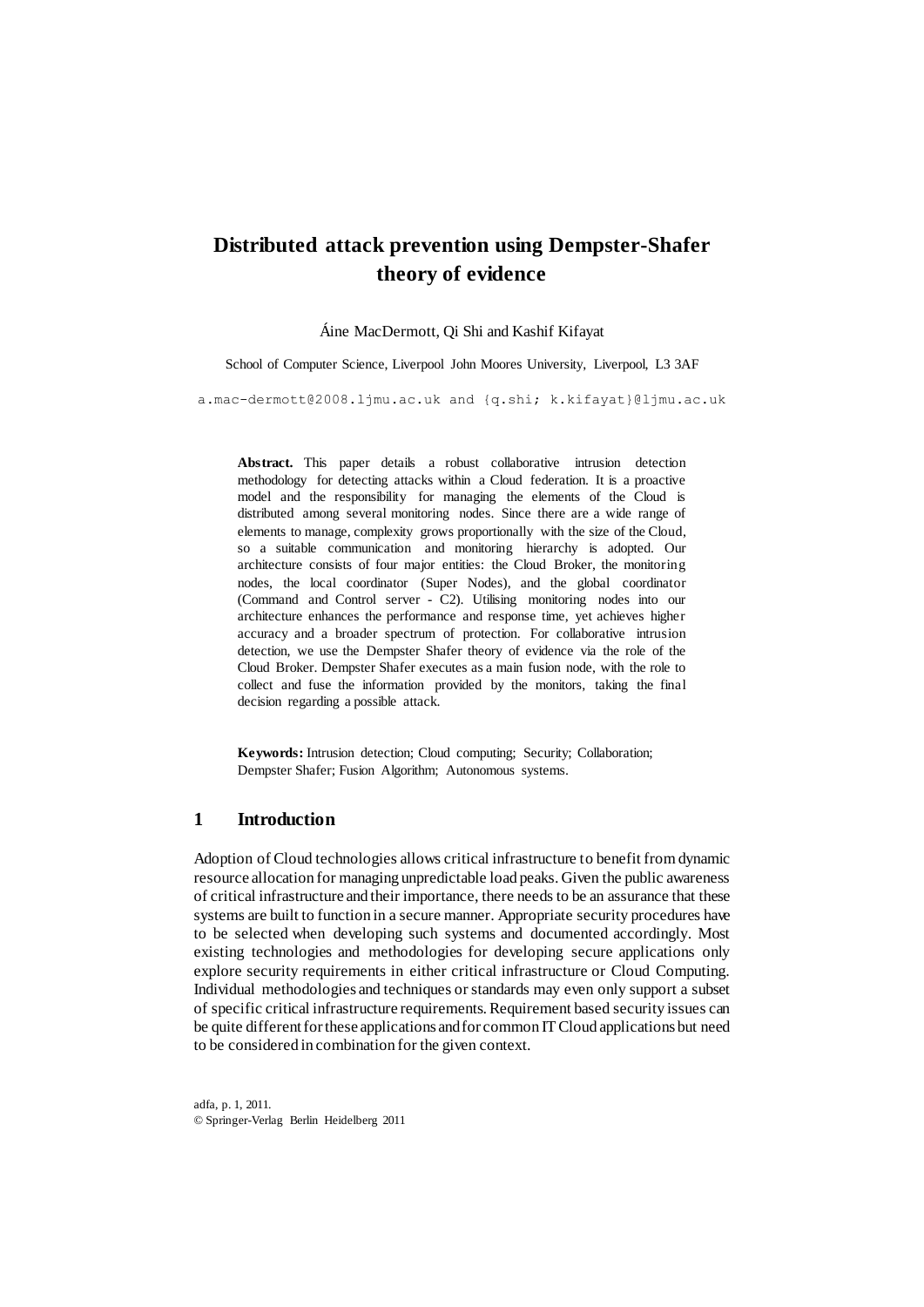Automation has become an indispensable part of service provision and has increased exponentially as demand for digital services and interconnectivity has increased. The reliance on these systems has resulted in ICT playing a key role in the provisioning of services that critical infrastructures deliver to the general population. Disruptions in one part of an infrastructure may propagate throughout the system and have cascading effects on other sectors (Ten, Manimaran, & Liu, 2010). Critical infrastructure protection relates to application processes, electronic systems, and information stored and processed by such systems.

The concern is that critical IT resources and information in Cloud systems may be vulnerable to cyber attacks or unauthorised access. The primary security concerns with Cloud environments pertain to security, availability, and performance. Many attacks are designed to block users from accessing services and providers from delivering services, i.e. Denial of Service (DoS) or Distributed Denial of Service (DDoS). Service providers may face significant penalties due to their inability to deliver services to customers in accordance with regulatory requirements and Service Level Agreements (SLA) (Rak et al., 2012). DDoS attacks are a serious and growing problem for corporate and government services conducting their business via the Internet. Resource management to prevent DDoS attacks is receiving attention, as the Infrastructure as a Service (IaaS) architecture, effectively 'supports' the attacker. When the Cloud system observes the high workload on the flooded service, it is likely the Cloud federation (which is the practice of interconnecting the Cloud computing environments of two or more service providers for the purpose of load balancing traffic and accommodating spikes in demand) will start providing more computational power in order to cope with it.

Traditional network monitoring schemes are not scalable to high speed networks such as Cloud networks, let alone Cloud federations. It is clear that an Intrusion Detection System (IDS) alone cannot protect the Cloud environment from attack. If an IDS is deployed in each Cloud Computing region, but without any cooperation and communication, it may easily suffer from single point of failure attack. The Cloud environment could not support services continually, as it is not always easy for the victim to determine that is being attacked, or where the attack is originating from. A new and novel approach to the aforementioned problem is required, that is, providing Security as a Service in a Cloud federation. Our solution encompasses the following methodological attributes:

- We represent Cloud Service Providers (CSPs) within a Cloud federation as interconnected domains.
- Once a Belief is generated that an attack is underway  $(b_a)$ , this is sent to a Command and Control server (C2). The C2 queries the Cloud Broker, and the Broker checks the value against its stored values (as it may not have been published yet), and invokes a global poll procedure in which other C2s within the other domains are queried.
- The Cloud Broker coordinates attack responses, both within the domain itself, and with other domains, and is facilitating inter-domain cooperation.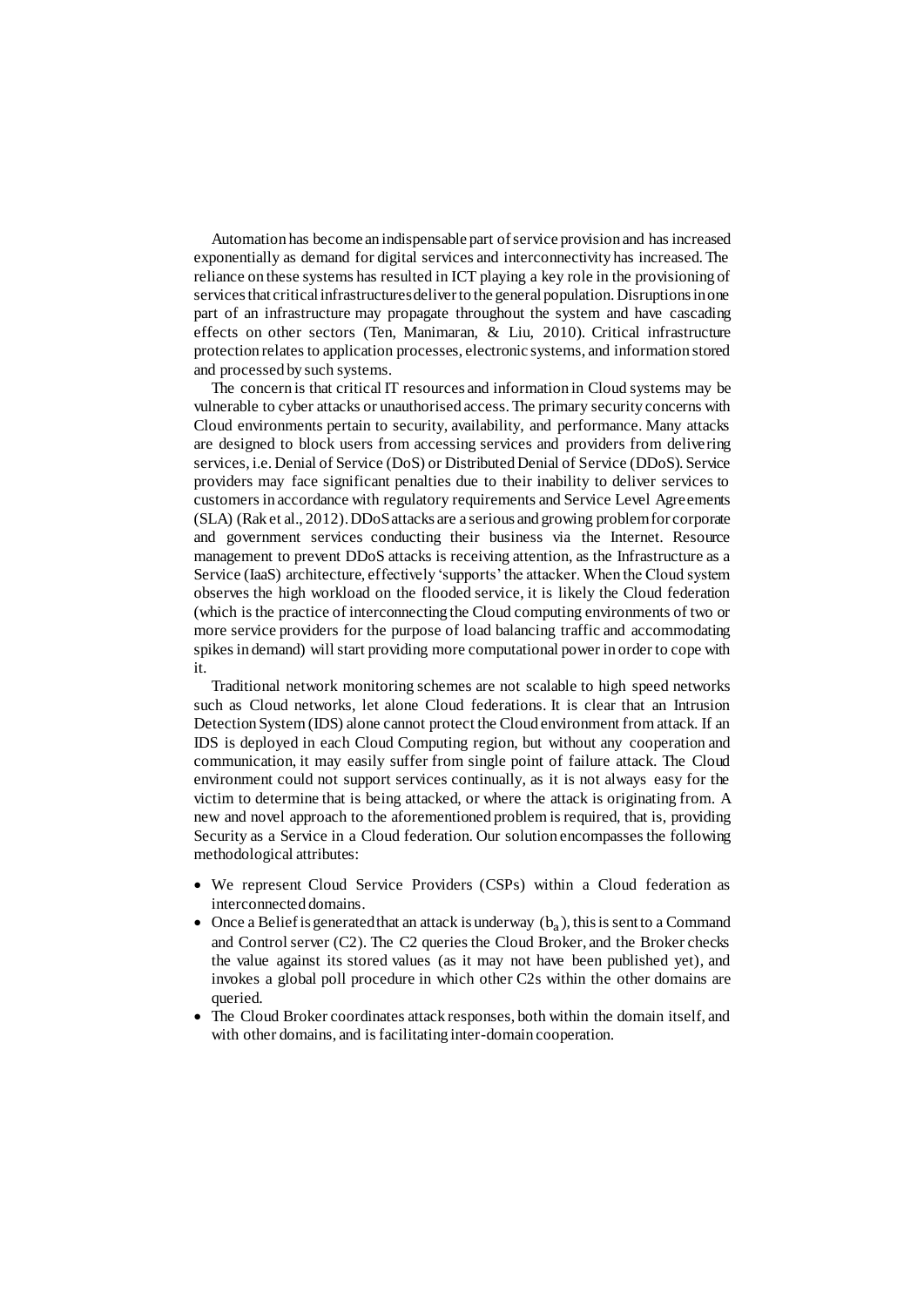- ─ Dempster-Shafer (D-S) is used to fuse the generated beliefs and make a system wide decision. This cooperation between CSPs ensures that the scalable defence required against DDoS attacks is in an efficient manner; aiming to improve the overall resilience of the interconnected infrastructure.
- The development of a collaborative intrusion detection heuristic based on D-S theory of evidence, and the inclusion of confidence values for improved accuracy.
	- We are improving the decision making precision and accuracy for autonomous information sharing in a federated Cloud environment via a two stage fusion process.

# **2 Background**

The Cloud Computing paradigm is increasingly being adopted in critical sectors such as energy, transport, and finance. Deploying high assurance services in the Cloud increases cyber security concerns, as successful attacks could lead to outages of key services that have high socioeconomic implications. This exposes these infrastructures to cyber risks and results in demand for protection against cyber-attacks, even more than traditional systems. Critical security issues include: data integrity; user confidentiality; availability of data; and trust among entities. Securing applications and services provided in the Cloud against cyber attacks is hard to achieve due to the complexity, heterogeneity, and dynamic nature of such systems.

Site management and monitoring has improved for critical infrastructure facilities as they have become more progressively connected to the Internet. The added convenience of connectivity, however, has turned the once-limited attack surface of these industries into a fertile landscape for cyber-attacks. Due to the potentially high profile effects of attacks to critical infrastructure systems, these industries have become even more attractive targets for cybercriminals (Trend Micro Incorporated, 2015). The sensitive nature of critical infrastructure services deems their protection critical, and their services hereof. This is predominantly caused by the inadequacies and limitations of current security protection measures which fail to cope with the sheer size and vast dynamic nature of the Cloud environment.

Attacks and failures are inevitable; therefore, it is important to develop approaches to understand the Cloud environment under attack. The current lack of collaboration among different components within a cloud federation, or among different providers, for detection or prevention of attacks is the focus of our work (A. MacDermott, Shi,  $\&$ Kifayat, 2015). Our research focuses on maintaining the availability of the data, as previously described, the service in question could be financial, organisational, or on demand. Protecting the Cloud environment from DDoS attacks is imperative as these attacks can threaten the availability of Cloud functionalities.

# **3 Security as a Service**

Detecting intrusion patterns in the Cloud environment involves looking for behavioural changes. This process could involve signature based detection for DoS attacks, which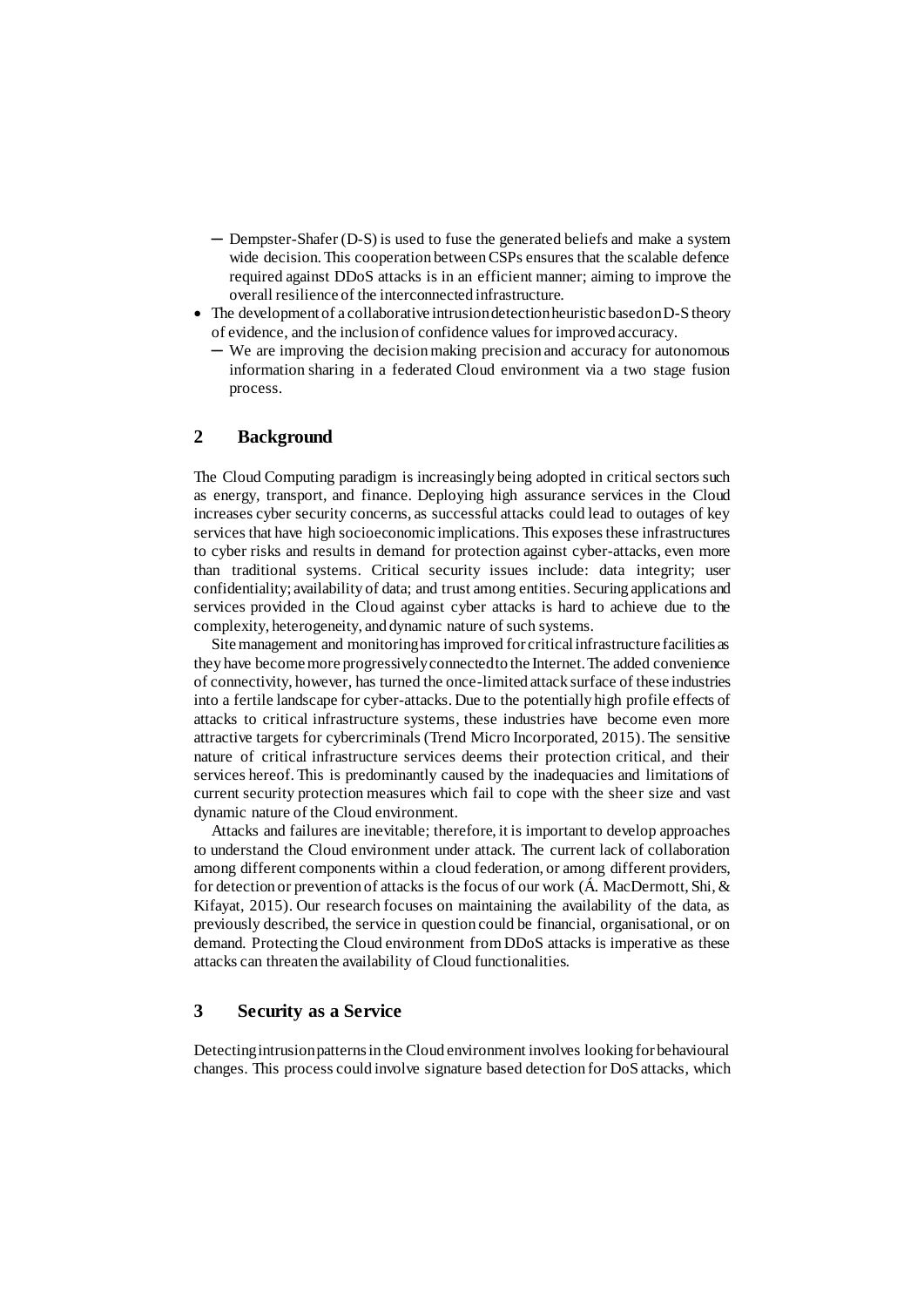must be robust against noise data, and false positives and false negatives produced. Anomaly detection is an approach for detecting behavioural changes as these schemes often aggregate normal behaviour through their modelling of normal versus abnormal traffic. The main requirement of our solution is to provide protection for critical infrastructure services being hosted in the Cloud environment through novel intrusion detection techniques (Á; MacDermott, Shi, & Kifayat, 2015).

Monitoring is a core function of any integrated network and service management platform. Cloud computing makes monitoring an even more complex infrastructure support function, since it includes multiple physical and virtualized resources and because it spans several layers of the Cloud software stack, from IaaS to PaaS, and SaaS. Using our Security as a Service method, collaborative intrusion detection is possible in a federated Cloud environment.

The system uses a Cloud Broker to propagate information to the C2 entities in each CSP domain – this is in the form of Black lists and White lists. Monitoring nodes are used to observe changes or suspicious activities in local domains. These values are stored in a Grey list of ambiguous observations. For pre-emptive warning, Beliefs are generated and assigned to all subsets of possible outcomes based on the trigger.

We assign Beliefs to the outcome in the form of, random attack variable x would have a basic probability assignment of  $\{\}$ , {attack}, {no attack}, and {attack, no attack}. { } represents an empty subset with a value of 0, whereas {attack, no attack} represents uncertainty, i.e. it could be either. An advantage of using D-S theory of evidence to fuse Beliefs is that the algorithm can start from an uncertain state and allow the observed evidences form in each of the subnets gradually. D-S utilises orthogonal sum to combine the evidences. We define the belief functions, describing the belief in a hypothesis A, as  $Bel_1(A), Bel_2(A)$ ; then the belief function after the combination is defined as:

$$
Bel(A) = Bel1(A) \oplus Bel2(A)
$$

The mass function after the combination can be described as:

$$
m(A) = K^{-1} \cdot \sum_{A_i \cap B_i = A} m_1(A_i) m_2(B_j)
$$

Where K is called Orthogonal Coefficient, and it is defined as:

$$
K = \sum_{A_i \cap B_i \neq \emptyset} m_1(A_i) m_2(B_j)
$$

#### **3.1 Implementation**

Collaborative security between CSPs in a Cloud federation can offer holistic security to those in this scheme. Information sharing in this approach is automated which we conceive to be an important aspect of our approach. Dividing the system into domains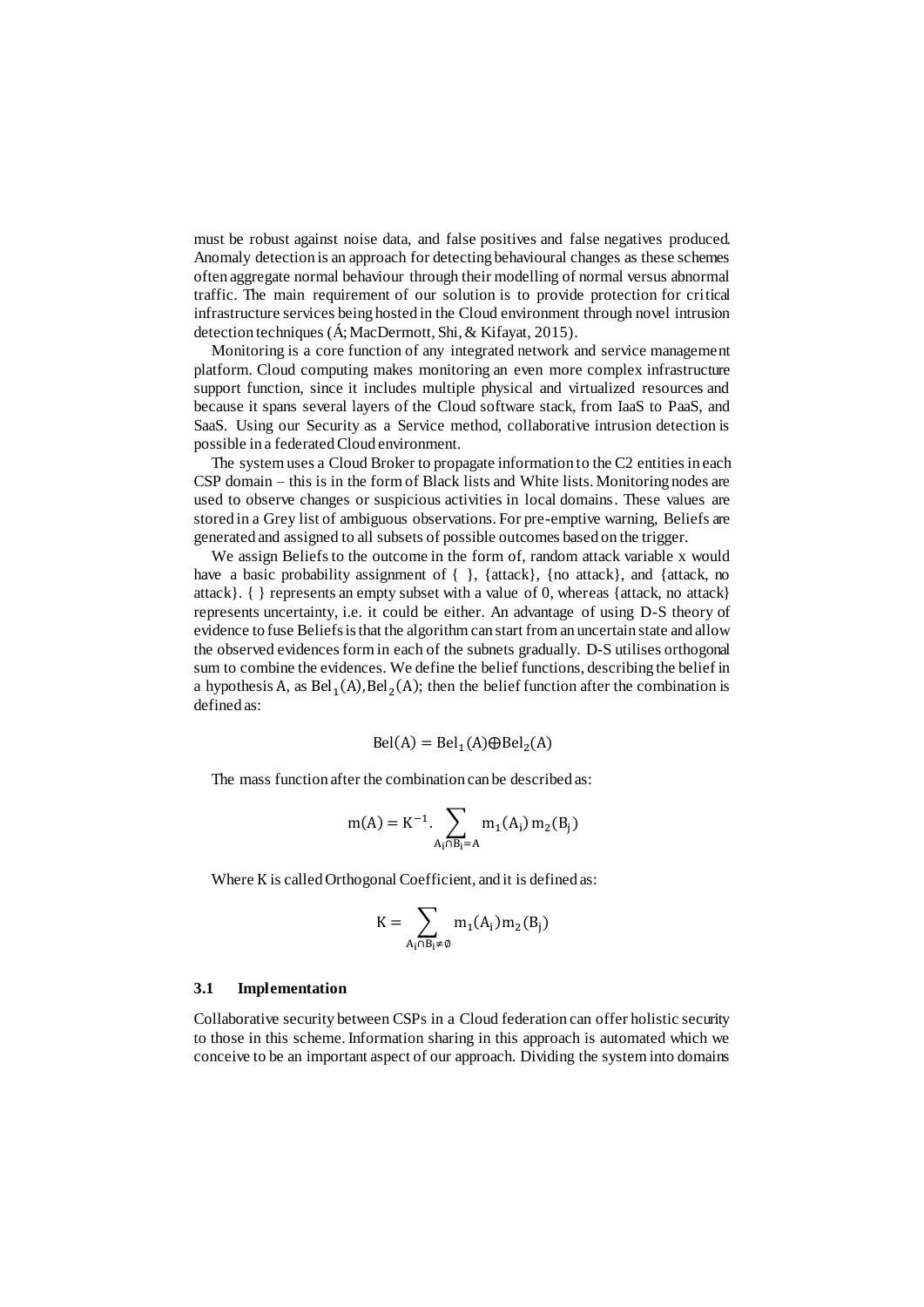makes the system more scalable, and Belief generation and sharing of threat information could be used as a warning of an imminent attack. Previous work of ours (Á. MacDermott, Shi, & Kifayat, 2015) details our simulations using Riverbed Modeler 18.0 and convey how attacks could propagate throughout a Cloud federation. At this stage of the simulation, the main purposes were to analyse the role a Broker could have with autonomous sharing of information; the role of a single monitoring entity on the entire federation vs the C2s monitoring their own sub domains; and how an attack within a Cloud federation could affect the interdependent services present.

Next, we are showing the actions to be taken in the simulation, from the point where an intrusion is believed to have been detected. The integration of the decisions coming from different IDSs has emerged as a technique that could strengthen the final decision. Sensor fusion can be defined as the process of collecting information from multiple and possibly heterogeneous sources and combining them to obtain a more descriptive, intuitive and meaningful result (Thomas & Narayanaswamy, 2011). Related work in the field of sensor fusion has been carried out mainly with methods such as probability theory, evidence theory, voting fusion theory, fuzzy logic theory, or neural network in order to aggregate information.

Our implementation of our D-S for collaborative intrusion detection is in C#, and focuses on demonstrating the application of the fusion algorithm in an autonomous information sharing scheme. For proof of concept we are using a lower amount of entities to convey how the communication occurs and the information would be exchanged within the infrastructure; future work would involve expanding this solution to cope with a larger scale. Firstly, an IP address is entered into the program and the value is compared to the Black list and White list to see if the values are present.

| C:\Users\Aine\Documents\DS_ProofOfConcept(Standa |  |  |
|--------------------------------------------------|--|--|
| Enter IP Address<br>189.156.123.1                |  |  |
|                                                  |  |  |

**Fig. 1.** Checking list values to determine if IP present

When compared against the lists, if the IP address is in the Black list then the user is 'Blocked' – source code for this is conveyed in Figure 2.



**Fig. 2.** Blocked user key return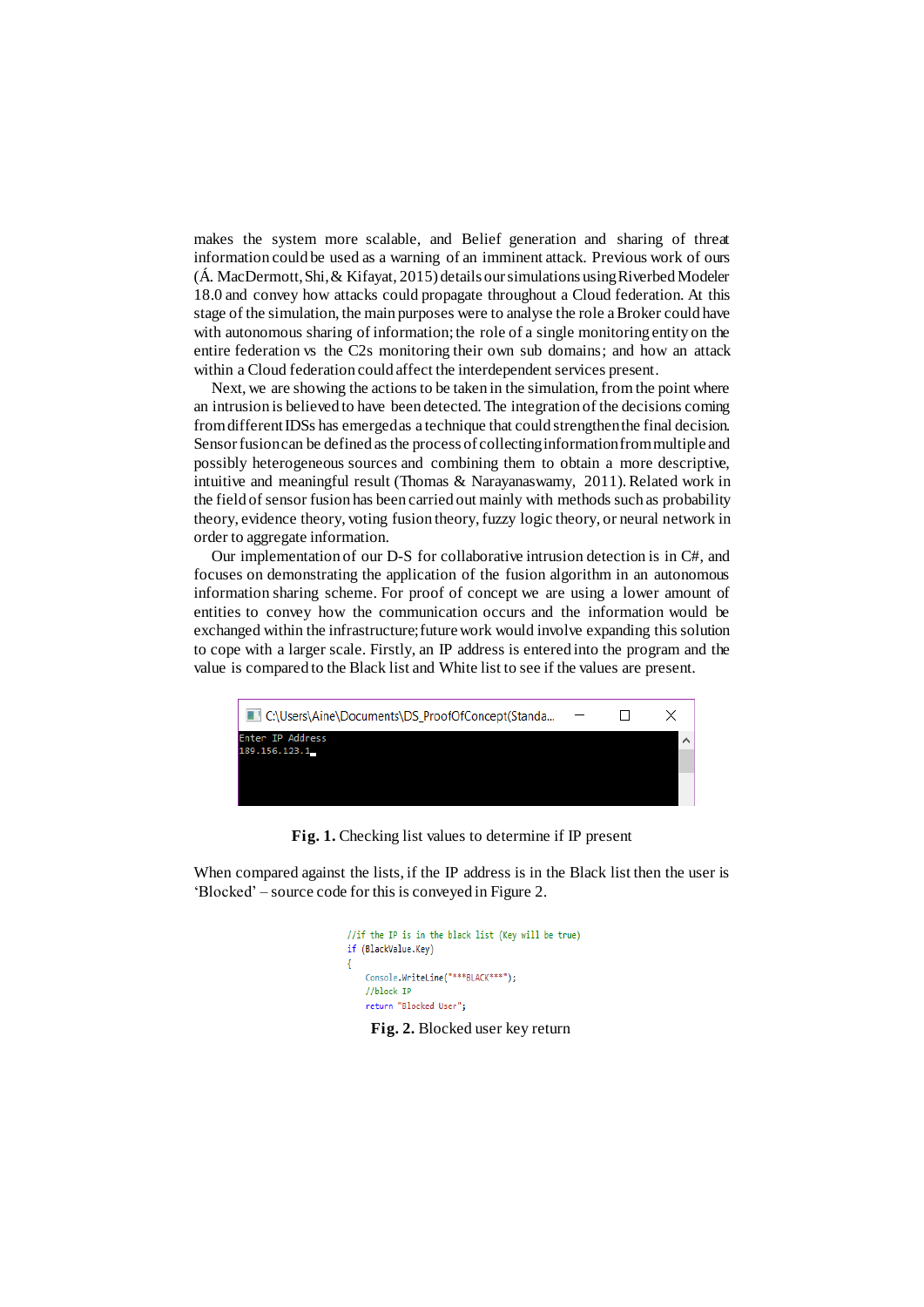If the enteredIP address is present on the White list then the user is 'Permitted Access', as illustrated in Figure 3. The console outputs the other values from the White list, and this is also a separate file than can be viewed.

| Allow access, user on White List                                                                    |
|-----------------------------------------------------------------------------------------------------|
|                                                                                                     |
| White 192.168.22.14 White 192.168.66.12 White 192.168.222.74 White 192.168.98.62 White 192.168.837  |
| 836 White 192.168.78.73 White 192.168.1.1 White 156.156.126.12 White 1925.16587.1568.1568 White 192 |
| 1647.1346.132 White 123456.123.123123.123 White 123789.123789.123789.123789 White 321.654.987.321 W |
| ite 123456.123456789.1324586798.12 White 1234563.1.1.1 White 1236.12654.15646512.156 White 111.111. |
| 1 White 222.222.2.2 White 1.1.1.1 White 7.7.7.7 White 8.8.8.8 White 1.11.1.1 White 154.1325.156.45. |
| White 154.447.145.122 White 35.56.4522.254 White 123456.123456.11.11 White 123456.12354.15645.55 Wh |
| te 123456.456496.5646.4864 White 456.486.486.54 White 654.54.5454.45 White 15645.4864.546.546 White |
| 465.486.486.84 White 456.456.255.55 White 456.456.456.12 White 45.45.12.23 White 44.55.66.22 White  |
|                                                                                                     |

**Fig. 3.** Value on white list

If the entered IP address is not present on either list, the value is stored in the Grey list and assigned a threat value which we use to form the Belief. Hypothesis sets based on all values between 0 and 1 are included within the program, as well as mass values and plausibility functions.



**Fig. 4.** Threat value ranges

Figure 4 shows the threat value ranges used, and the ability to increase/decrease the associated risk due to occurrences on the list is also an option. Increased occurrences could cause the risk score to increase, e.g. beginning on the white list, moving to the grey list, but then being promoted to the black list. For a value over 70 this would trigger a Belief generation and the associated hypothesis values output. Figure 5 is an example of a threat score of 80 and the associated hypothesis set generated, and Figure 6 shows a score of 60.

| ***No List***                                        |                  |     |
|------------------------------------------------------|------------------|-----|
|                                                      |                  |     |
| Threat Score<br>80                                   |                  |     |
| ---Hypothesis-  --Mass--  ---Belief--  -Plausibility |                  |     |
| -----Attack --  -- 0.8                               | $0.8$ $  $ $0.9$ | -11 |
| ---No Attack -  -- 0.1    0.1    0.2                 |                  |     |
| -----Either --  -- 0.1    1.0                        | $11 - 1.0$       |     |
|                                                      |                  |     |

**Fig. 5.** Example hypothesis set generation for a threat score of 80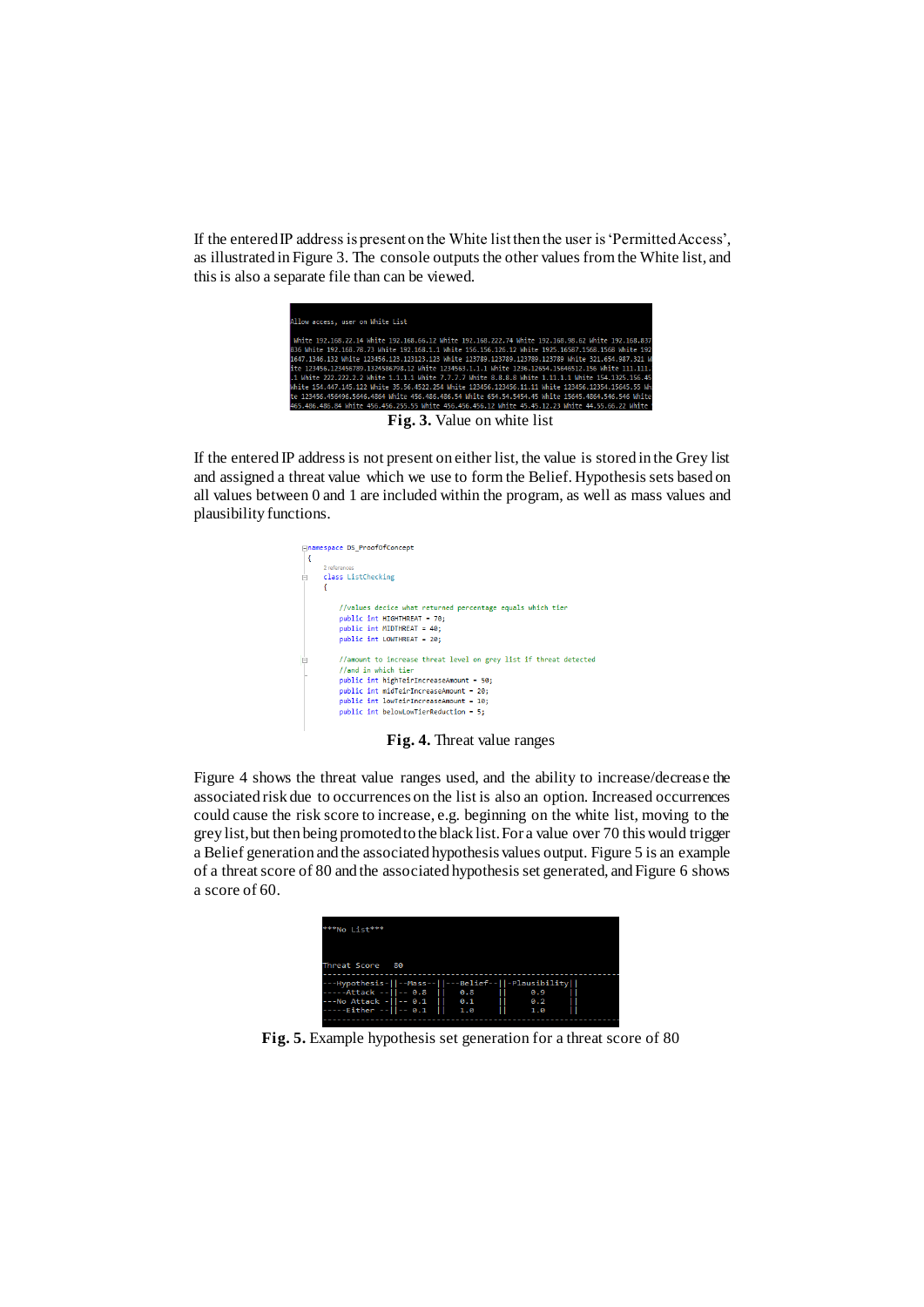This value is sent to the Broker and compared against the Black and White lists, as the information may not have been propagated to the C2s within the federation. The Broker then queries the adjacent monitoring entities and requests they generate a Belief based on the original value.

| Threat Score | - 60                                                                                                                                                  |               |            |  |  |
|--------------|-------------------------------------------------------------------------------------------------------------------------------------------------------|---------------|------------|--|--|
|              | ---Hypothesis-  --Mass--  ---Belief--  -Plausibility  <br>-----Attack --  -- 0.6   <br>---No Attack -  -- 0.3    0.3    0.4<br>-----Either --  -- 0.1 | 0.6<br>$-1.0$ | 0.7<br>1.9 |  |  |
|              |                                                                                                                                                       |               |            |  |  |

**Fig. 6.** A belief generation of 0.6

In the example of a Cloud federation, the Broker takes three belief values and fuses them together to make a system wide decision. The values would then be updated to the lists (White or Black) and calculations of these combinations are as follows:

Belief combination of two values –  $Bel(A) = Bel_1(A) \oplus Bel_2(A)$ 

 $(m_1)$  we have belief that the proposition is true for just state Attack is  $m_1({Attack}) =$ 0.8) and similarly  $m_1({No \text{ Attack}}) = 0.1$  with  $m_1({Either}) = 0.1$ 

Then we take another assessment m<sub>2</sub> with m<sub>2</sub> ({Attack}) =  $0.6$ , m<sub>2</sub>({No Attack}) =  $0.3$ with  $m_2$ ({Either}) = 0.1

The joint mass function would be  $m_{1,2}(A)=(1/1-K) m_1(\{Either\}) m_2(\{Either\})$  with K= m<sub>1</sub>({Attack}) m<sub>2</sub>({No Attack}) + m<sub>1</sub>({No Attack}) m<sub>2</sub>({Attack}) =  $0.8*0.3$  +  $0.1*0.6 = 0.30$ 

So 
$$
m_{1,2}(A) = (1/1-0.30) *0.1 *0.1 = 0.007
$$

Belief combination of three values -  $Bel(A) = Bel_1(A) \oplus Bel_2(A) \oplus Bel_3(A)$  $(m<sub>1</sub>)$  we have belief that the proposition is true for state Attack which is 0.3 (i.e.  $m_1({$ {Attack}) = 0.8) and similarly  $m_1({}$ {No Attack}) = 0.1 with  $m_1({}$ {Either}) = 0.1

Then we take another assessment m<sub>2</sub> with m<sub>2</sub> ({Attack}) =  $0.6$ , m<sub>2</sub>({No Attack}) =  $0.3$ with  $m_2({\text{Either}}) = 0.1$ 

 $m_3$  associated values include {Attack}) = 0.0,  $m_3({\text{No Attack}}) = 0.5$  with  $m_3({\text{Either}})$  $= 0.1$ 

The joint mass function would be  $m_{1,2,3}(A) = (1/1-K) m_1({\text{Either}})m_2({\text{Either}})$ m3({Either}) with:

 $K = m_1({$ {Attack}} $) m_2({$ {No Attack}} $) + m_1({$ {No Attack}} $) m_2({$ {Attack}} $) + m_1({$ {Attack}} $)$  $m_3({No Attack}) + m_1({No Attack}) m_3({Attack}) + m_2({Attack}) m_3({Not) +$ m<sub>2</sub>({No Attack}) m<sub>3</sub>({Attack}) =  $0.8*0.3 + 0.1*0.6 + 0.8*0.5 + 0.1*0.0 + 0.6*0.5 +$  $0.3*0.0 = 1$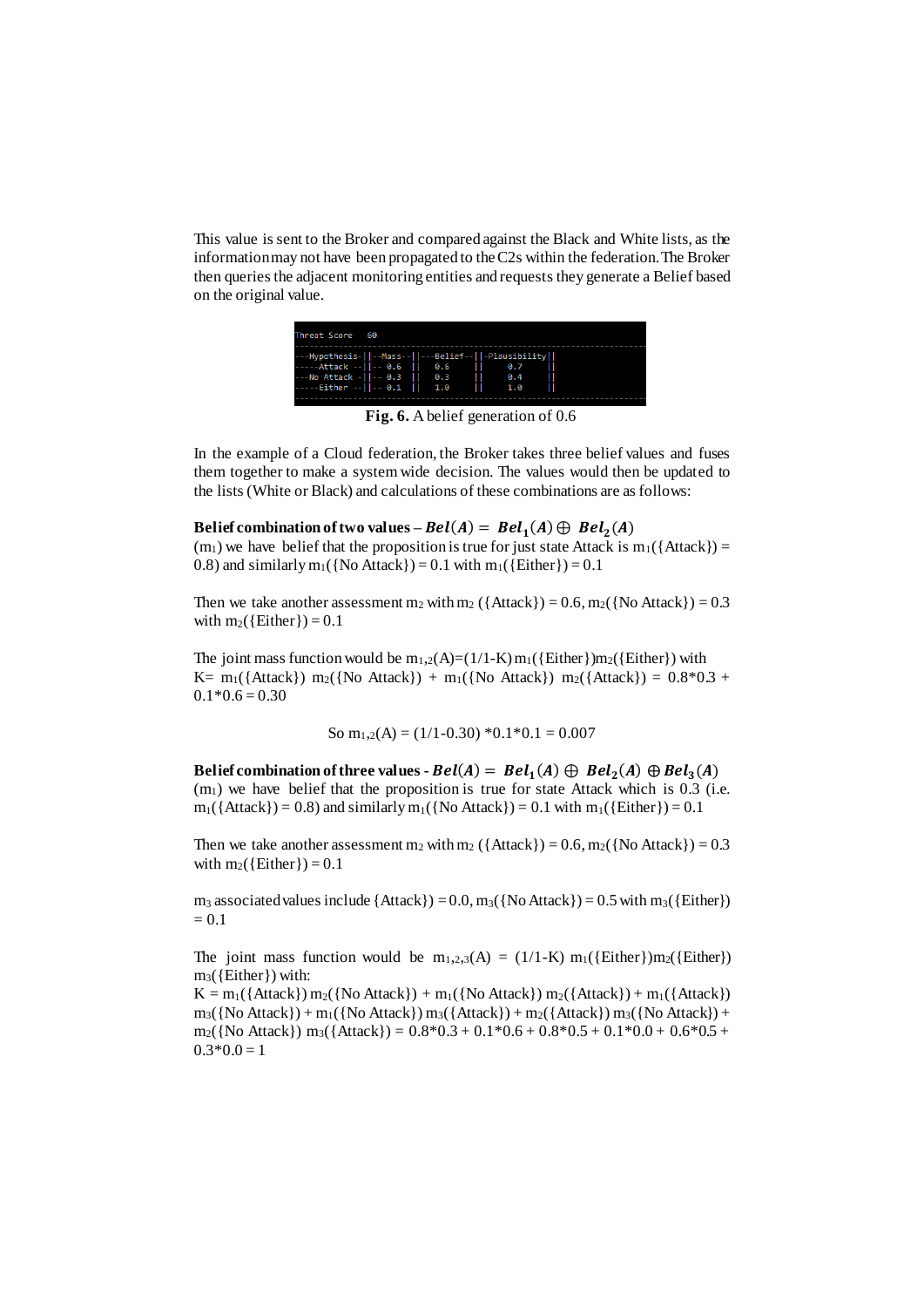So m<sub>1,2,3</sub>(A) = (1/1-1) \*0.1\*0.1\*0.5 = n/a - cannot divide by 0

Belief combination of three values -  $Bel(A) = Bel_1(A) \oplus Bel_2(A) \oplus Bel_3(A)$  $(m<sub>1</sub>)$  we have belief that the proposition is true for state Attack which is 0.3 (i.e.  $m_1({$ {Attack}) = 0.8) and similarly  $m_1({}$ {No Attack}) = 0.1 with  $m_1({}$ {Either}) = 0.1

Then we take another assessment m<sub>2</sub> with m<sub>2</sub> ( $\{Attack\}$ ) = 0.6, m<sub>2</sub>( $\{No Attack\}$ ) = 0.3 with  $m_2$ ({Either}) = 0.1

m<sub>3</sub> associated values include  $\{Attack\}$  = 0.9, m<sub>3</sub>( $\{No Attack\}$ ) = 0.05 with  $m_3({\text{Either}}) = 0.05$ 

The joint mass function would be  $m_{1,2,3}(A) = (1/1-K) m_1({\text{Either}})m_2({\text{Either}})$ m3({Either}) with:

 $K = m_1({$ {Attack}} $m_2({$ {No Attack}}) + m\_1({{No Attack}} $m_2({$ {Attack}}) + m\_1({{Attack}}) $m_3({No Attack}) + m_1({No Attack}) m_3({Attack}) + m_2({Attack}) m_3({Not}) +$  $m_2({No \text{ Attack}}) m_3({Attack}) = 0.8*0.3 + 0.1*0.6 + 0.8*0.05 + 0.1*0.9 + 0.6*0.05 +$  $0.3*0.09=0.73$ 

So m<sub>1,2,3</sub>(A) = 
$$
(1/1-0.73) *0.1 *0.1 *0.5 = 0.01851
$$

## **4 Evaluation**

The use of D-S rule is mathematically possible only if  $m^a$  and  $m^b$  are not conflicting, i.e. if there is a focal element of  $m^a$  and a focal element z of  $m^b$  satisfying  $(y \cap z) \neq$ ∅. Merging two belief masses with the conjunctive rule defined above produces a subadditive belief probability assignment, meaning that the sum of belief masses on focal elements can be less than one, in which case it is assumed that the missing or complement belief mass gets assigned to the empty set. If desirable, the normality assumption m( $/0$ ) = 0 can be recovered by dividing each belief mass by a normalization coefficient (Josang & Pope, 2012). This rule is associative, and the normalisation in D-S redistributes conflicting belief masses to non-conflicting ones, and tends to eliminate any conflicting characteristics in the resulting belief mass distribution. This rule of combination can be applied to avoid this particular problem by allowing all conflicting belief masses to be allocated to the empty set.

When performing the belief calculations by two values the returned result is quite surprising. When comparing two high belief generations the assumption is that the combined belief value would also be a high number, however it is a lower value. The correlation between high belief values and low fused outputs suggests that the lower the fused output the higher the risk. The same is understood for two fused low belief values generate a high fused output, which would be a low risk. It is not clear if this is due to our calculations but these metrics have been compared on numerous belief fusions and this is a similar occurrence. The mass value must be between 0 and 1 but not inclusive as this seems to skew the calculations, e.g. using a value of 0 would render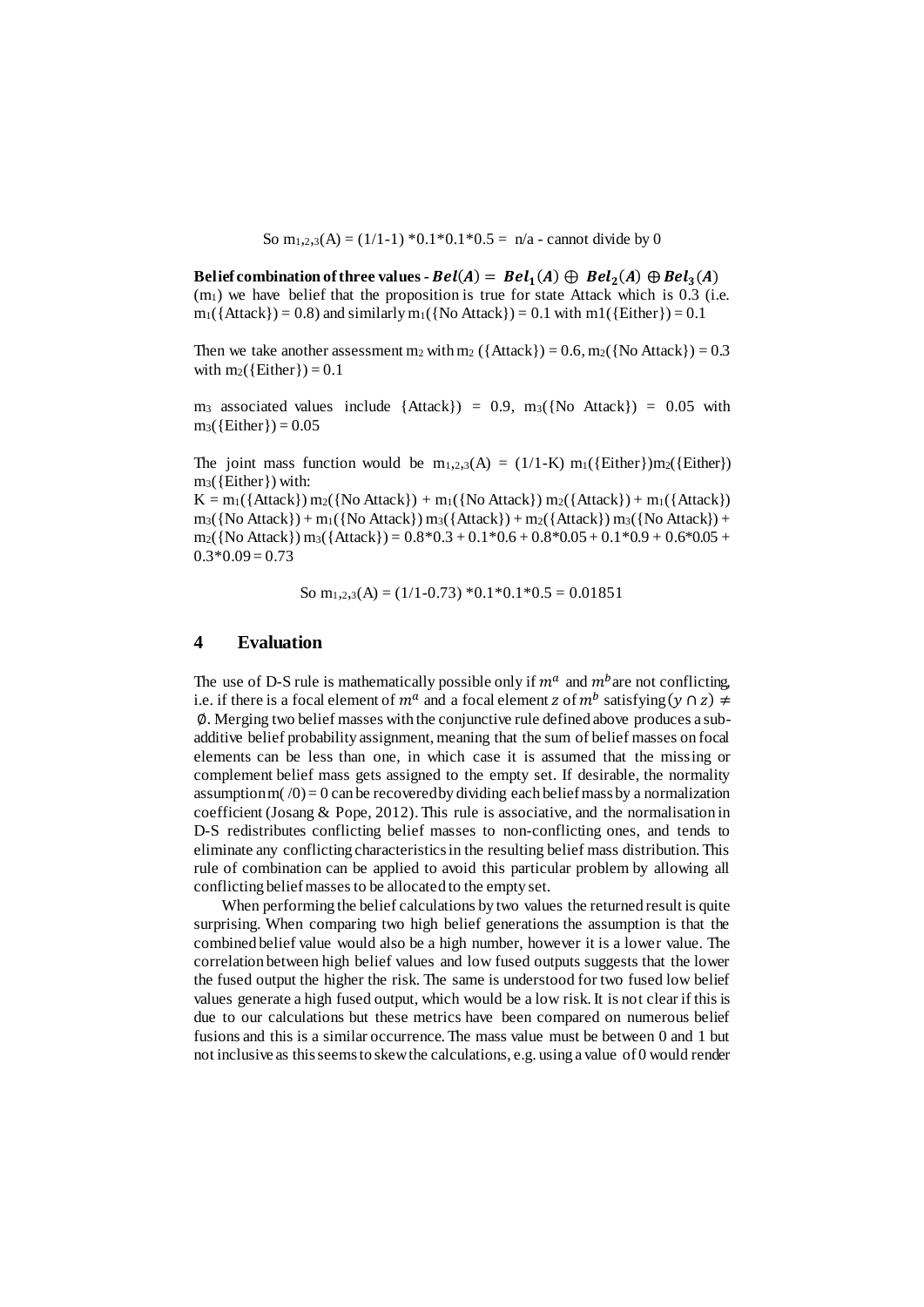the combination calculation  $(m_1, 2(A))$  uncalculatable as you cannot divide by 0 which would be a pertinent value. A coefficient value of 1 would leave the combination calculation having to divide by  $0$  (1/1-1) which is an impossible calculation. Also, having a coefficient of 0 would give a negative risk output, which is also an unusable value.

Implementing our Security as a Service solution, the below limitations of D-S can be evident:

- Associative for rule combination, the order of the information in the aggregated evidences does not impact the result. A non-associative combination is necessary for many cases.
- Non-weighted rule combination implies we trust all evidences equally. However, in reality, our trust on different evidences may differ, which means we should consider various factors for each evidence.

We have demonstrated how D-S can provide collaborative intrusion detection, however there may be cases where the decision may be inaccurate, and if a domain under attack generation the Belief of origin then it would still need to take action against the condition. D-S when applied in an autonomous collaborative environment should apply a weight of confidence when the belief generation occurs. If CSPs collaboratively vote no attack, but one CSP is adamant it is being attacked, there should be a way to overrule the decision based on the strength of the associated trust or confidence value. The algorithm should be extended further to take this into consideration, and we propose a two stage collaborative detection process for conflicting decisions.

Two stage D-S fusion for conflicting decisions is an option for solving this issue. Post Belief generation processing is needed for application to this area to facilitate information exchange for defence. Via the inclusion of confidence values the accuracy of decisions can be improved. Protecting the local services of the CSP but proactively warning others of the potential threat. If the fused decision is "No Attack" but the Belief of origin has a high confidence value, then the domain of origin would take action against the suspect observation, but send the Belief value  $(B<sub>A</sub>(IP, timestamp, Confidence Value)$  to the Broker to store in its local Grey list. Should an adjacent CSP query the Broker regarding the suspect IP in the future, it has the information from the origin CSP.

## **5 Conclusion**

We have presented our Security as a Service solution, a novel platform for the protection of infrastructure services in a federated Cloud environment. D-S theory is extended to meet the domain management needs and to facilitate autonomous sharing of information. The novel contributions of this project are that it provides the means by which DDoS attacks are detected within a cloud federation, so as to enable an early propagated response to block the attack, particularly by the interdependent CSPs within the federation. This is effectively inter-domain cooperation as these CSPs will cooperate with each other to offer holistic security, and add to the defence in depth. D-S is used to facilitate this autonomous sharing of information, and to fuse the